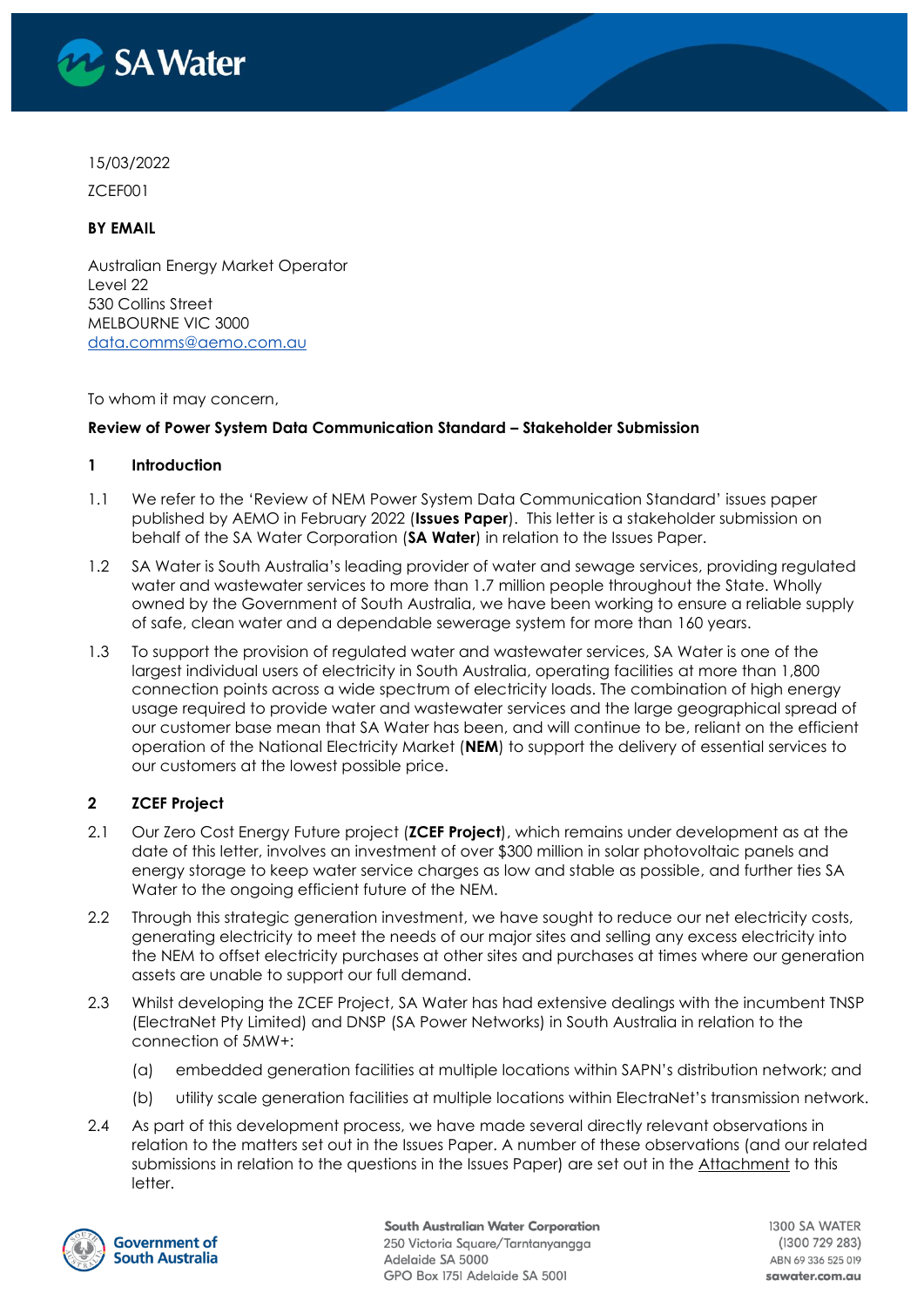### **3 Submissions**

- 3.1 At this stage we have not made submissions in the Attachment in relation to all questions raised in the Issues Paper. In particular, we note that we have not commented on the more 'technical' questions contained in the Issues Paper in detail, such as those relating to data quality, security and latency.
- 3.2 Rather, our submissions focus largely on the specific issues that have caused, and continue to cause, challenges for SA Water in connecting its generation facilities to the grid.
- 3.3 These issues largely relate to the parts of the Issues Paper which question whether there is a need for the Power System Data Communication Standard (**Standard**) to better define the roles and (operational and financial) responsibilities of the parties which have 'data communication facilities' (**DCFs**) forming all or part of the communication path between the generator itself and AEMO.
- 3.4 We submit that reform is required to the Standard in this area and that the need for such reform will become more obvious moving into the future as the technology mix connected to the power system (and the data streams required by AEMO to operate and manage the power system as a result) continues to develop and become more complex.
- 3.5 We believe greater clarity in the Standard as to the following items, will allow the connection process to become faster, more reliable and more cost effective for all registered participants who are involved in the connection process (which aligns directly with the national energy objective):
	- (a) the types of "Operational Data" required to be transferred by connecting parties to and from AEMO (for compliance with the Standard and Chapter 4 / 5 of the NER) and how they are defined;
	- (b) the roles of different market participants (i.e., different 'data communication providers' (**DCPs**)) in establishing compliant ICCP links between connecting (or connected) parties and AEMO; and
	- (c) the role of the DNSP and the TNSP in the Chapter 5 connection process. Specifically, the need for such NSPs to play a more proactive role in ensuring that connecting parties are informed of the NSP's DCP capabilities early in the connection process.
- 3.6 We take this opportunity to thank AEMO for considering our submissions. We will be very happy to engage further with AEMO and other interested stakeholders in relation to our observations and submissions in due course.

Yours faithfully,

Andrew Jackson **Manager, Energy Services and Water Trading**

Phone: (08) 7424 1045 Email: [andrew.jackson@sawater.com.au](mailto:andrew.jackson@sawater.com.au)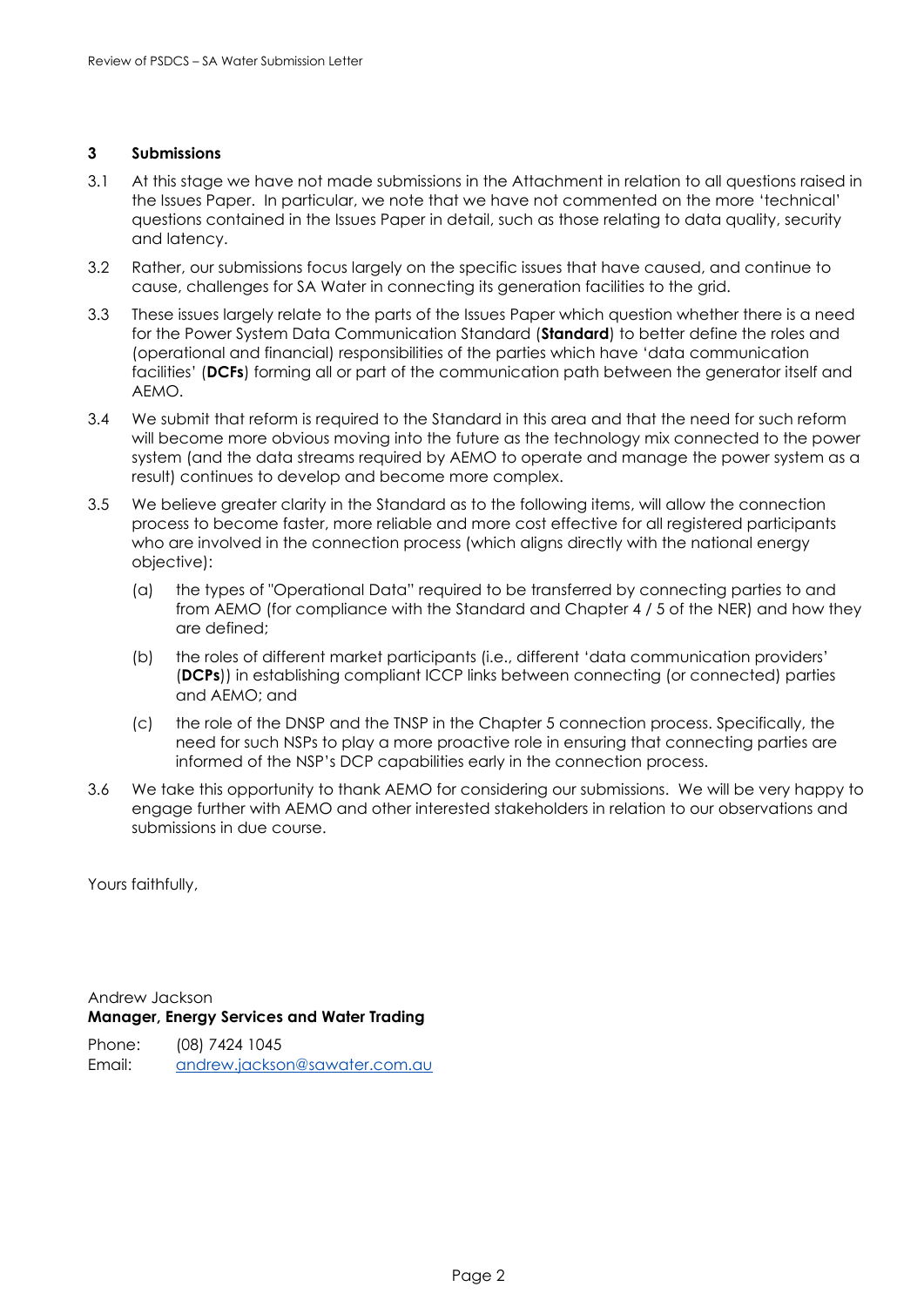### **Attachment – SA Water Submissions**

| Question                          | SA Water Submission |
|-----------------------------------|---------------------|
| <b>Key Observations / General</b> |                     |

### Background:

(a) SA Water has recently connected (and continues to be in the process of connecting) a number of 5MW+ generation facilities to the South Australian distribution network and transmission network. A number of these generators are proposed to participate in the FCAS market and therefore must be compatible with AEMO's automatic generator control (**AGC**) system.

### Key observations:

- (b) During the process of connecting such generation facilities, it has become apparent to SA Water that:
	- (1) there is no obligation on the DNSP or the TNSP (at the connection enquiry phase in Chapter 5 of the NER) to provide adequate information to connection applicants in relation to its DCP capability, or in relation to the connection applicant's obligations in Chapter 4 (and 5) to establish specific data links between their facilities and AEMO (including data links required for participation in the FCAS market);
	- (2) although, in SA Water's opinion, the Standard together with r 4.11.2 does require all NSPs (i.e., DNSPs and TNSPs alike) to have a Standard compliant ICCP link in place between their network and AEMO which enables AGC (and other generator) signal exchanges, there is a perception that this obligation is not stated with enough clarity in the Standard at the present time to make it clear all NSPs have such an obligation; and
	- (4) there appears to be no simple, informal, methodology in the NER, the electricity transmission code (ETC) or the electricity distribution code (EDC) to provide that where an NSP has such an ICCP link in place, connecting parties are able to obtain some comfort (whether through an informal independent review process or otherwise) that they will be given access to such link for (and on) market based, reasonable rates (and terms).

### Cost and delay:

(c) The issues identified above have caused SA Water to experience significant cost and delay challenges with having certain 5MW+ generation facilities connected to the grid, which challenges have arisen late in the connection process.

#### Submission summary:

- (d) Due to the power system security and investment efficiency advantages (for all network users) of having fully functional (and Standard compliant) ICCP data links in place between TNSPs, DNSPs and AEMO, and given the likely increase moving into the future of the number of NEM connected generation and BESS facilities which will look to participate in FCAS and other ancillary markets, SA Water submits that the Standard should be amended to place a clear, regulatory obligation on all NSP's (TNSPs and DNSPs alike) to ensure that:
	- (1) they have a Standard compliant ICCP link in place between their network and AEMO at all times (to ensure generators, BESS facilities and load facilities (including demand response providers) connecting to their network have access to a reliable, secure and cost effective AEMO data link at all times);
	- (2) in order to be Standard compliant, the ICCP data link in place between AEMO and each NSP is able to exchange all AGC and all other generator/BESS and load (including demand response) signals as per Chapter 4, 5 and any applicable AEMO guidelines from time to time (including the Standard);
	- (3) adequate information regarding such data links is provided to each connecting party at the connection enquiry phase, together with information relating to the kinds of data which needs to be communicated between the generator/BESS/load and AEMO for access to different markets; and
	- (4) access is granted to such data links on reasonable (and commercial) market-based terms and conditions.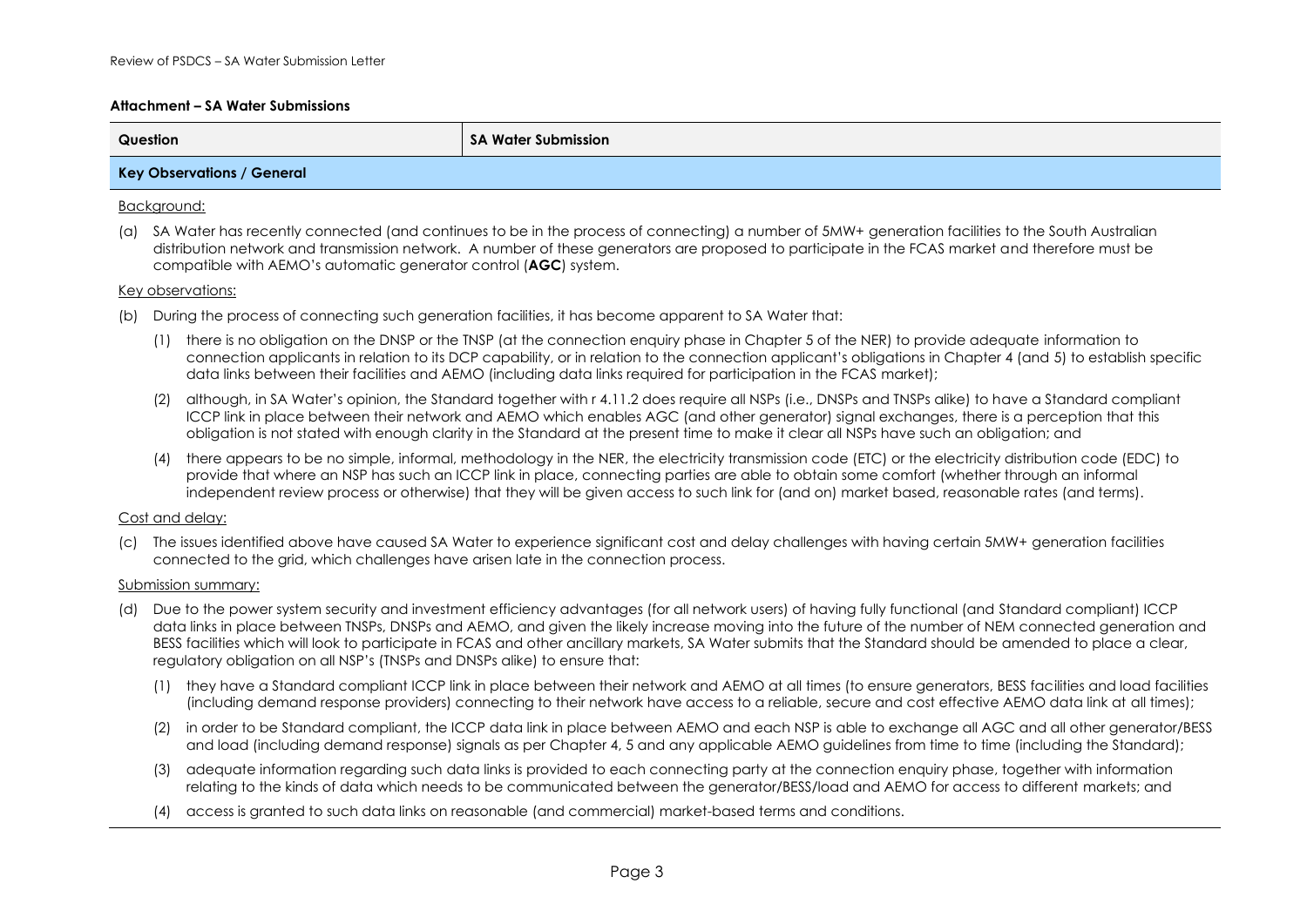| Question                                                                    | <b>SA Water Submission</b>                                                                                                                                                                                                                                                                                                                                                                                 |                                                                                                                                                                                                                                                                                                                                                                                                                                       |  |  |
|-----------------------------------------------------------------------------|------------------------------------------------------------------------------------------------------------------------------------------------------------------------------------------------------------------------------------------------------------------------------------------------------------------------------------------------------------------------------------------------------------|---------------------------------------------------------------------------------------------------------------------------------------------------------------------------------------------------------------------------------------------------------------------------------------------------------------------------------------------------------------------------------------------------------------------------------------|--|--|
| 3.1.1 Scope and Application of Standard                                     |                                                                                                                                                                                                                                                                                                                                                                                                            |                                                                                                                                                                                                                                                                                                                                                                                                                                       |  |  |
| Does the Standard need to be more specific on<br>the range of data covered? | The type of data covered by the Standard is, and the relevant definitions used in the Standard are, quite<br>broad. This may have been intentional when the Standard was drafted to ensure the Standard has maximum<br>flexibility, however, wherever possible, our view is that greater clarity should be provided to ensure that all<br>parties reading the Standard fully understand their obligations. |                                                                                                                                                                                                                                                                                                                                                                                                                                       |  |  |
|                                                                             |                                                                                                                                                                                                                                                                                                                                                                                                            | As such, SA Water submits that the Standard should:                                                                                                                                                                                                                                                                                                                                                                                   |  |  |
|                                                                             | (a)                                                                                                                                                                                                                                                                                                                                                                                                        | clearly specify that the Standard separately covers data exchanges:                                                                                                                                                                                                                                                                                                                                                                   |  |  |
|                                                                             |                                                                                                                                                                                                                                                                                                                                                                                                            | between DNSPs and AEMO;<br>(1)                                                                                                                                                                                                                                                                                                                                                                                                        |  |  |
|                                                                             |                                                                                                                                                                                                                                                                                                                                                                                                            | between TNSPs and AEMO;<br>(2)                                                                                                                                                                                                                                                                                                                                                                                                        |  |  |
|                                                                             |                                                                                                                                                                                                                                                                                                                                                                                                            | between connecting (or connected parties) and AEMO (including AEMO direct link);<br>(3)                                                                                                                                                                                                                                                                                                                                               |  |  |
|                                                                             |                                                                                                                                                                                                                                                                                                                                                                                                            | between connecting (or connected) parties and DNSPs; and<br>(4)                                                                                                                                                                                                                                                                                                                                                                       |  |  |
|                                                                             |                                                                                                                                                                                                                                                                                                                                                                                                            | between connecting (or connected) parties and TNSPs;<br>(5)                                                                                                                                                                                                                                                                                                                                                                           |  |  |
|                                                                             | (b)                                                                                                                                                                                                                                                                                                                                                                                                        | expressly require that all DCFs of all DNSPs and TNSPs (located anywhere in the communication path)<br>have the capability to exchange all:                                                                                                                                                                                                                                                                                           |  |  |
|                                                                             |                                                                                                                                                                                                                                                                                                                                                                                                            | (Generator/BESS signals): generator/BESS signals, including AGC signals and all other generator<br>(1)<br>signals as required by $r$ 4.11.1(a), $r$ 4.11.1(b) and \$5.2.6 of the NER (Generator Signals); and                                                                                                                                                                                                                         |  |  |
|                                                                             |                                                                                                                                                                                                                                                                                                                                                                                                            | $(2)$ (Load signals): load signals, including demand response signals as required by r 4.11.1(a), r<br>4.11.1(c1), and \$5.3.9 of the NER (Load Signals),                                                                                                                                                                                                                                                                             |  |  |
|                                                                             |                                                                                                                                                                                                                                                                                                                                                                                                            | with AEMO for the purpose of assisting and facilitating "Operational Data" exchanges between AEMO<br>and the parties which are connected to the NSP's networks. It should also be drafted in such a manner<br>to provide that such capability must be in place at all times for the NSP to be compliant with its<br>obligations in r 4.11.2.                                                                                          |  |  |
| Does the definition of power system data need<br>to be extended?            | (a)                                                                                                                                                                                                                                                                                                                                                                                                        | There does appear to be some circularity with the definition of "Power System Data" and "Other Data"<br>which needs to be clarified (see in particular the reference to Power System Data within the definition of<br>Other Data).                                                                                                                                                                                                    |  |  |
|                                                                             | (b)                                                                                                                                                                                                                                                                                                                                                                                                        | In addition, the definition of "Power System Data" needs to be amended to specify (or at least provide<br>examples) the types of data which are intended to fall within this definition, rather than simply referring<br>to 'data concerning plant'.                                                                                                                                                                                  |  |  |
|                                                                             | (C)                                                                                                                                                                                                                                                                                                                                                                                                        | The issue raised in the Issues Paper around this definition not extending to embedded generators seems<br>to be inconsequential in that 'power system data' for plant operating at 220kV or less is covered in the<br>definition of "Other Data". It also seems to be the intent that this includes the same type of data as the<br>definition of Power System Data (and therefore included in the definition of "Operational Data"). |  |  |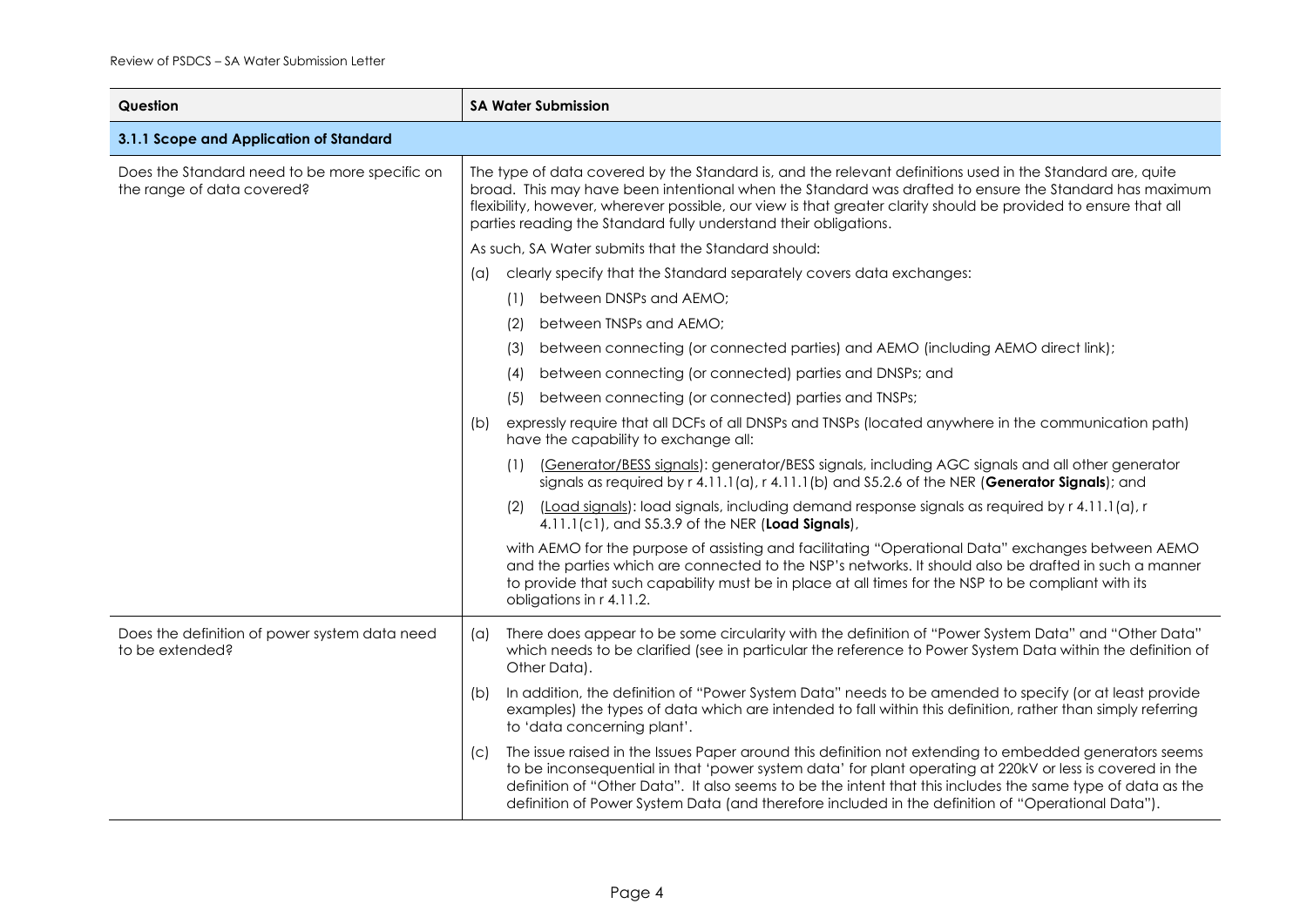| Question                                                                                 |            | <b>SA Water Submission</b>                                                                                                                                                                                                                                                                                                                                                                                                                                                                            |  |  |
|------------------------------------------------------------------------------------------|------------|-------------------------------------------------------------------------------------------------------------------------------------------------------------------------------------------------------------------------------------------------------------------------------------------------------------------------------------------------------------------------------------------------------------------------------------------------------------------------------------------------------|--|--|
|                                                                                          | (d)        | Regardless, if the intent of the "Power System Data" definition is intended to delineate between TNSP<br>and DNSP, it is noted that the transmission network in South Australia operates at below 132kV in certain<br>locations.                                                                                                                                                                                                                                                                      |  |  |
| Does the definition of control commands need to<br>be extended?                          | $(\alpha)$ | From SA Water's perspective, this definition is already quite clear.                                                                                                                                                                                                                                                                                                                                                                                                                                  |  |  |
|                                                                                          | (b)        | However as mentioned above, wherever possible, greater specificity should be provided to ensure the<br>responsibilities of all DCPs are fully understood and not 'open to interpretation'. As such, to avoid doubt,<br>we believe this definition should be amended to make it clear that this covers all control commands<br>that fall into the "Generator Signals" and "Load Signals" categories mentioned above as a minimum.                                                                      |  |  |
| 3.1.3 Architectural Requirements (1)                                                     |            |                                                                                                                                                                                                                                                                                                                                                                                                                                                                                                       |  |  |
| What changes to the current standard are<br>needed to clarify the requirements for DNSPs | (a)        | SA Water submits that the Standard needs to be amended to specifically require DNSPs and TNSPs<br>(separately) to:                                                                                                                                                                                                                                                                                                                                                                                    |  |  |
|                                                                                          |            | have their own Standard compliant ICCP link (capable of exchanging all "Generator Signals" and<br>(1)<br>"Load Signals" as defined above) in place between their network and AEMO at all times<br>(regardless of the number of connecting parties which are using such link); and                                                                                                                                                                                                                     |  |  |
|                                                                                          |            | grant access to such ICCP link to connecting (or connected) parties to enable them to satisfy their<br>(2)<br>obligations in the NER to exchange all such "Operational Data" with AEMO on reasonable, market<br>benchmarked terms and conditions upon request.                                                                                                                                                                                                                                        |  |  |
|                                                                                          | (b)        | From SA Water's perspective, a DNSP may choose to establish such a link through the relevant TNSP in<br>certain instances in order to be more cost effective, however, this doesn't necessarily need to be<br>addressed in the Standard (provided that it is clear the DNSP must have the required AEMO link in<br>place).                                                                                                                                                                            |  |  |
|                                                                                          | (C)        | We submit that the key in this regard is drafting the Standard in such a way as to ensure the embedded<br>connecting party only has 1 contractual interface for access to an AEMO data link (with the NSP whose<br>network they are connecting into) and that it does not need to deal with the DNSP and TNSP separately<br>in order to establish its required ICCP link with AEMO.                                                                                                                   |  |  |
|                                                                                          | (d)        | We believe the above changes to the Standard (in paragraph (a) above) are needed, because they<br>leverage existing telco assets and promote efficient investment in the NEM, by removing the need for all<br>connecting parties to individually install the DCFs required to establish direct ICCP links with AEMO. It also<br>promotes power system security, by ensuring that connecting parties have access to an established,<br>reliable and secure dual path ICCP link with AEMO at all times. |  |  |
|                                                                                          | (e)        | We also submit that the Standard should provide that all NSPs must provide a connection party with<br>information (at the connection enquiry response phase) regarding:                                                                                                                                                                                                                                                                                                                               |  |  |
|                                                                                          |            | (1) the types of Generator Signals and Load Signals which may need to be exchanged with AEMO by<br>the connecting party's facility;                                                                                                                                                                                                                                                                                                                                                                   |  |  |
|                                                                                          |            | the NSP's capability to assist the connecting party with the exchange of Generator Signals and<br>Load Signals as a DCP; and                                                                                                                                                                                                                                                                                                                                                                          |  |  |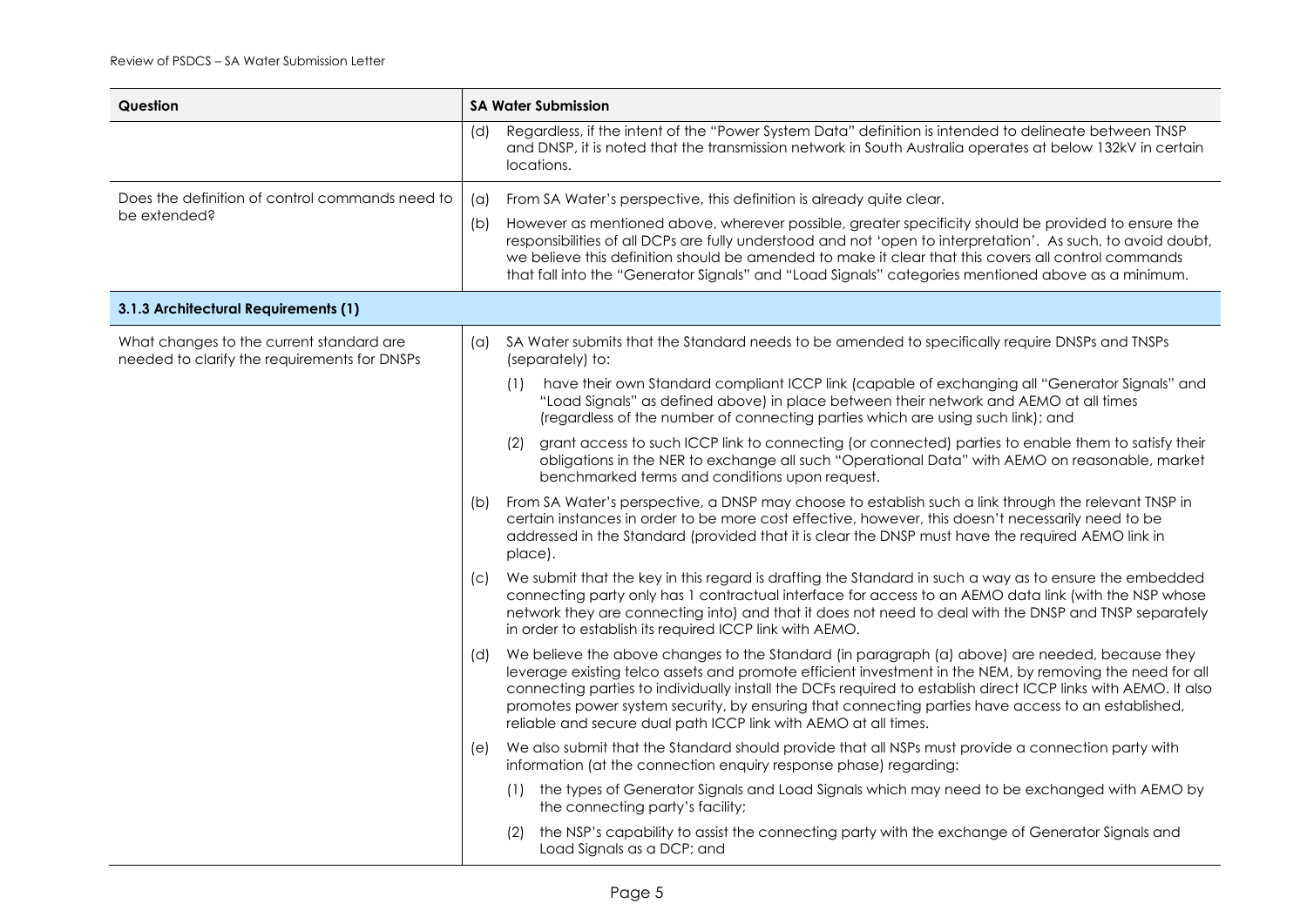| Question                                                                                                                                          | <b>SA Water Submission</b>                                                                                                                                                                                                                                                                                                                                                                                                                        |  |  |
|---------------------------------------------------------------------------------------------------------------------------------------------------|---------------------------------------------------------------------------------------------------------------------------------------------------------------------------------------------------------------------------------------------------------------------------------------------------------------------------------------------------------------------------------------------------------------------------------------------------|--|--|
|                                                                                                                                                   | (3) the rates and terms upon which the relevant NSP will provide access to its ICCP link to enable the<br>connecting party to satisfy its obligations under the NER.                                                                                                                                                                                                                                                                              |  |  |
|                                                                                                                                                   | (f)<br>If it is not appropriate for such requirement/s (i.e., regarding the type of information to be provided at<br>connection enquiry phase and the rates and terms on which access is to be granted) to be inserted into<br>the Standard, SA Water suggests this should be considered as part of a separate rule change process.                                                                                                               |  |  |
|                                                                                                                                                   | We submit that providing more information at the time of connection is important, as we understand<br>(g)<br>numerous connecting parties assume that the required ICCP link will be established by the NSP under<br>their relevant connection agreement (which seems logical), and this often causes connection delays<br>and unexpected costs to be incurred late in the connection process.                                                     |  |  |
|                                                                                                                                                   | It would also have a positive impact if the charges proposed to be charged by the NSP for access, to<br>(h)<br>the extent that they were recoverable by the NSP as an unregulated service, are able to be referred to<br>an independent expert (for market review on a relatively informal basis) to provide the connecting party<br>with comfort that the rates proposed are market based/reasonable.                                            |  |  |
| 3.1.5 Interfacing                                                                                                                                 |                                                                                                                                                                                                                                                                                                                                                                                                                                                   |  |  |
| What additional detail is required in the Standard<br>to provide more clarity on boundary of both,<br>operational and financial responsibilities? | SA Water submits that when a connecting party connects its facility to an NSP's network, the NSP should<br>(a)<br>provide appropriate points of interface for secondary systems, including systems capable of<br>exchanging "Operational Data" signals between the connecting party and AEMO at the point where<br>the connecting party's facility connects with the regulated network (Telco Interface).                                         |  |  |
|                                                                                                                                                   | The Standard should provide that the NSP is financially and operationally responsible for all DCF assets<br>(b)<br>located on the network site of the Telco Interface, all the way through to AEMO as a regulatory<br>obligation which must be complied with by all NSPs to enable the costs associated with such assets to<br>be incurred by the NSP as a regulated expense (i.e., for the benefit of all regulated network users).              |  |  |
|                                                                                                                                                   | The Standard should also provide that the NSP may charge connected or connecting parties<br>(C)<br>reasonable and market benchmarked rates for access to its ICCP link, provided that all relevant<br>information regarding its ICCP link and access to such link (as mentioned above, is provided to the<br>connecting party at the connection enquiry phase of their connection, so they have ample time to<br>consider all available options). |  |  |
|                                                                                                                                                   | The connecting party should have financial and operational responsibility on their facility side of such<br>(d)<br>Interface Point.                                                                                                                                                                                                                                                                                                               |  |  |
| 3.1.8 - Data Latency                                                                                                                              |                                                                                                                                                                                                                                                                                                                                                                                                                                                   |  |  |
| Should the Standard include a specific<br>requirement regarding data latency? If so, what<br>would be the implications for stakeholders?          | This needs to be defined and be a realistic value for generators / market participants to achieve, and needs<br>to separately cover ICCP links between connecting/connected parties to AEMO via:                                                                                                                                                                                                                                                  |  |  |
|                                                                                                                                                   | direct AEMO link;<br>$(\alpha)$                                                                                                                                                                                                                                                                                                                                                                                                                   |  |  |
|                                                                                                                                                   | TNSPs only;<br>(b)                                                                                                                                                                                                                                                                                                                                                                                                                                |  |  |
|                                                                                                                                                   | DNSPs only;<br>(C)                                                                                                                                                                                                                                                                                                                                                                                                                                |  |  |